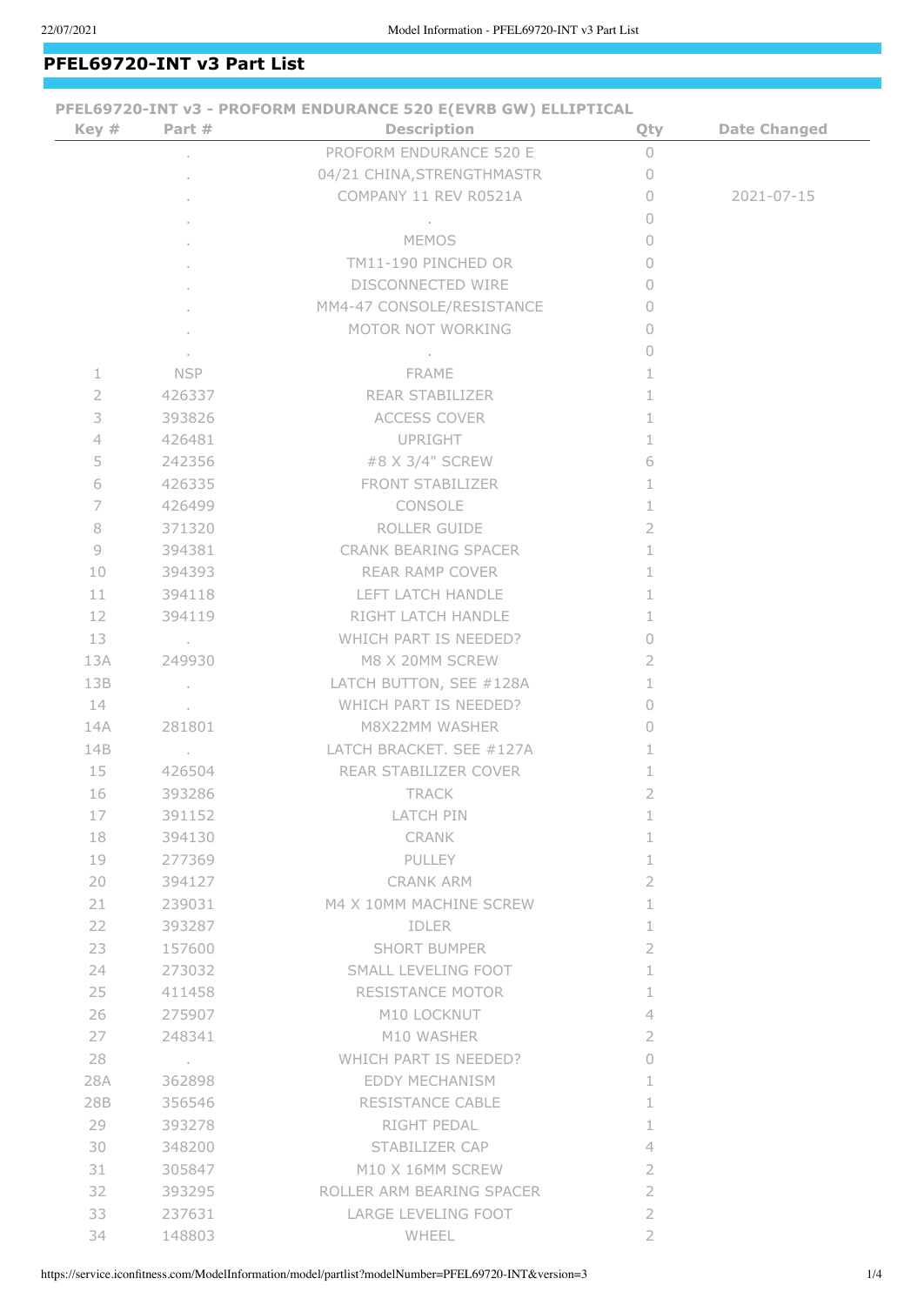| 22/07/2021 |                   | Model Information - PFEL69720-INT v3 Part List |                |
|------------|-------------------|------------------------------------------------|----------------|
| 35         | 397074            | <b>DISC BRACKET</b>                            | 2              |
| 36         | 014033            | <b>IDLER WASHER</b>                            | 1              |
| 37         | 393306            | ACCESSORY TRAY                                 | 1              |
| 38         | 411083            | REED SWITCH/WIRE                               | 1              |
| 39         | 282277            | REED SWITCH CLAMP                              | $\mathbf 1$    |
| 40         | 295804            | <b>FRAME BEARING</b>                           | $\overline{2}$ |
| 41         | 393299            | FRONT RAMP COVER                               | 1              |
| 42         | 394384            | <b>SLEEVE</b>                                  | 1              |
| 43         | 113842            | MAGNET                                         | $\overline{2}$ |
| 44         | 426259            | LEFT PEDAL ARM                                 | $\mathbf 1$    |
| 45         | 417665            | LEFT ROLLER ARM                                | $\mathbf{1}$   |
| 46         | 426506            | LEFT UPPER BODY LEG                            | $\mathbf{1}$   |
| 47         | 426261            | LEFT UPPER BODY ARM                            | 1              |
| 48         | <b>Contractor</b> | WHICH PART IS NEEDED?                          | $\circ$        |
| 48A        | 384942            | M8 X 20MM FLAT HEAD SCREW                      | $\overline{2}$ |
| 48B        |                   | RAMP SPRING, SEE #120A                         | $\mathbf 1$    |
| 49         | 393280            | LEFT PEDAL                                     | $\perp$        |
| 50         | 209251            | #8 X 1/2" SCREW                                | $\overline{2}$ |
| 51         | 340773            | ROLLER                                         | $\overline{2}$ |
| 52         | 348190            | PEDAL ARM CAP                                  | $\overline{2}$ |
| 53         | 337966            | AXLE COVER                                     | $\overline{2}$ |
| 54         | 371082            | PIVOT SPACER                                   | $\sqrt{2}$     |
| 55         | 384940            | RETAINER                                       | $\overline{2}$ |
| 56         | 399906            | ROLLER ARM BUSHING                             | $\overline{4}$ |
| 57         | 290729            | LARGE ARM BEARING                              | 6              |
| 58         | 426258            | RIGHT PEDAL ARM                                | $\mathbf{1}$   |
| 59         | 417664            | RIGHT ROLLER ARM                               | $\mathbf{1}$   |
| 60         | 426564            | RIGHT UPPER BODY LEG                           | 1              |
| 61         | 426260            | RIGHT UPPER BODY ARM                           | $\mathbf 1$    |
| 62         | 299478            | LONG GRIP                                      | $\overline{2}$ |
| 63         | 299643            | <b>SHORT GRIP</b>                              | $\overline{2}$ |
| 64         | 384800            | PEDAL ARM AXLE                                 | 2              |
| 65         | 393304            | RIGHT ARM FRONT COVER                          | $\perp$        |
| 66         | 393305            | RIGHT ARM REAR COVER                           | $\mathbf 1$    |
| 67         | 393302            | LEFT ARM FRONT COVER                           | $\mathbf 1$    |
| 68         | 393303            | LEFT ARM REAR COVER                            | $\mathbf{1}$   |
| 69         | 420057            | RIGHT LEG OUTER COVER                          | $\perp$        |
| 70         | 420239            | LEFT LEG OUTER COVER                           | $\perp$        |
| 71         | 397073            | <b>DISC</b>                                    | $\overline{2}$ |
| 72         | 420240            | LEFT LEG INNER COVER                           | $\mathbf 1$    |
| 73         | 426680            | LEFT SHIELD                                    | $\perp$        |
| 74         | 426681            | <b>RIGHT SHIELD</b>                            | 1              |
| 75         | 426500            | <b>CENTER SHIELD COVER</b>                     | 1              |
| 76         | 363319            | LEFT PEDAL ARM SIDE CAP                        | $\perp$        |
| 77         | 384941            | <b>CRANK COVER</b>                             | $\overline{2}$ |
| 78         | 386629            | <b>KEY</b>                                     | $\mathbf 2$    |
| 79         | 394385            | <b>LONG BUMPER</b>                             | $\perp$        |
| 80         | 394132            | <b>ADHESIVE TAPE</b>                           | $\overline{2}$ |
| 81         | 393307            | LOWER TRAY COVER                               | $\sqrt{2}$     |
| 82         | 383382            | M8 X 13MM SCREW                                | 8              |
| 83         | 420056            | RIGHT LEG INNER COVER                          | $\mathbf{1}$   |
| 84         | 234276            | #8 X 1/2" SCREW                                | $\perp$        |
| 85         | 331242            | UPRIGHT GROMMET                                | $\perp$        |
| 86         | 310999            | M10 X 58MM BOLT                                | $\overline{2}$ |
| 87         | 363320            | RIGHT PEDAL ARM SIDE CAP                       | 1              |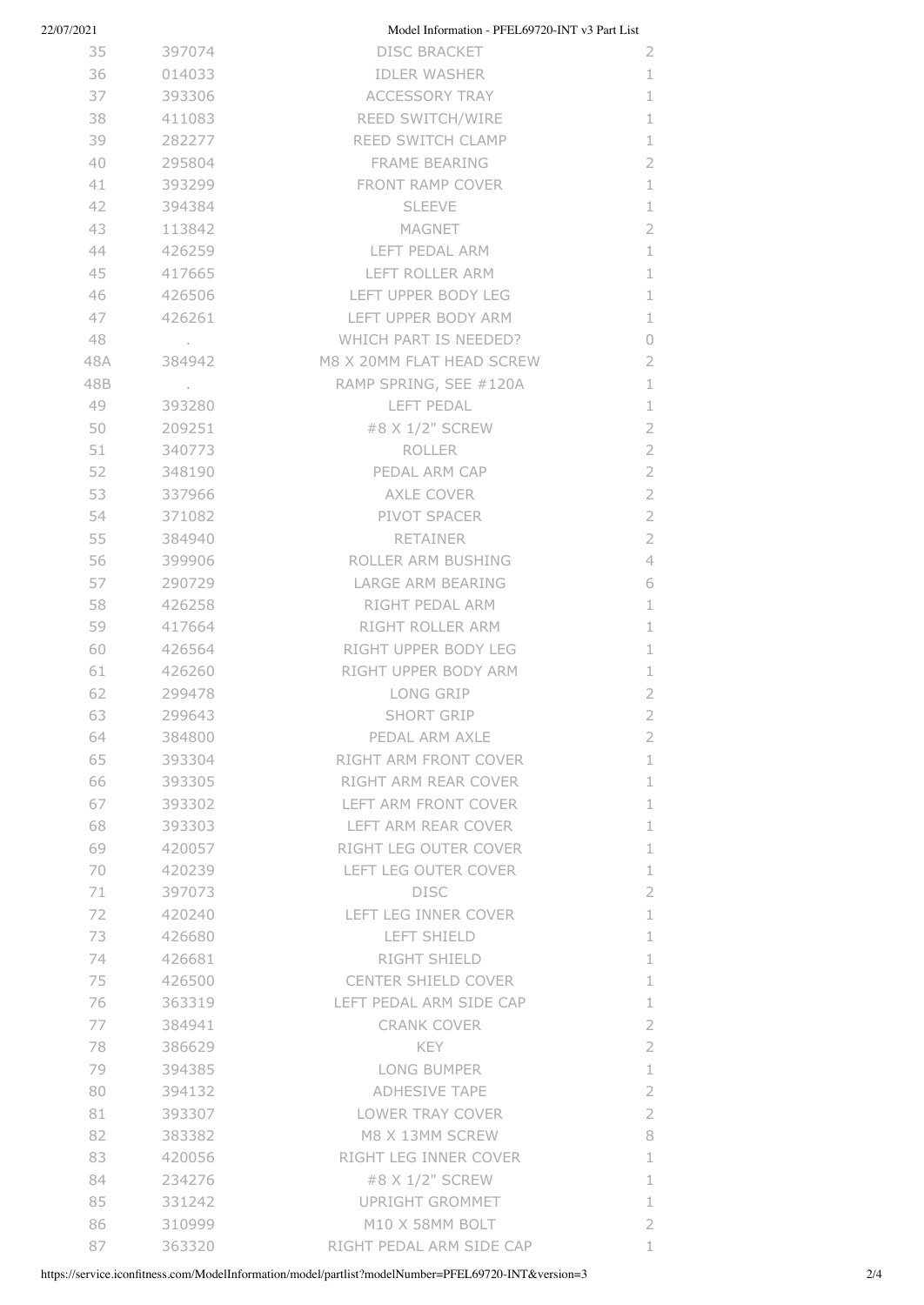| 22/07/2021 |                 | Model Information - PFEL69720-INT v3 Part List |                |
|------------|-----------------|------------------------------------------------|----------------|
| 88         | 281150          | <b>IDLER PIVOT SCREW</b>                       | 1.             |
| 89         | 208163          | <b>IDLER SCREW</b>                             | 1              |
| 90         | 339672          | M6 WASHER                                      | $\overline{2}$ |
| 91         | 281149          | BELT ADJUSTMENT SCREW                          | $\mathbf{1}$   |
| 92         | 227701          | M10 X 25MM SCREW                               | 4              |
| 93         | 123325          | #8 X 1/2" FLANGE SCREW                         | $\overline{4}$ |
| 94         | 237952          | M4 NUT                                         | $\overline{2}$ |
| 95         | 207682          | M8 X 19MM SCREW                                | 6              |
| 96         | 013226          | M8 X 45MM BOLT                                 | 4              |
| 97         | 261150          | M8 X 25MM WASHER                               | $\overline{2}$ |
| 98         | 224113          | M8 X 18MM WASHER                               | $\overline{2}$ |
| 99         | 394133          | CRANK PULLEY SPACER                            | $\mathbf{1}$   |
| 100        | 231284          | <b>LEG BEARING</b>                             | $\overline{4}$ |
| 101        | 144985          | #8 X 5/8" SCREW                                | 50             |
| 102        | 333350          | M8 LOCKNUT                                     | 6              |
| 103        | 368118          | M6 X 12MM SCREW                                | 8              |
| 104        | 353576          | M10 X 115MM SCREW                              | $\overline{4}$ |
| 105        | 292368          | #8 X 1" SCREW                                  | $\mathbf 1$    |
| 106        | 393300          | BOTTOM RAMP COVER                              | $\mathbf 1$    |
| 107        | 394383          | <b>CRANK SPACER</b>                            | 1              |
| 108        | 174108          | M6 X 13MM SCREW                                | $\overline{2}$ |
| 109        | 208938          | M10 X 60MM BOLT                                | $\overline{2}$ |
| 110        | 417440          | UPPER WIRE                                     | 1              |
| 111        | 411087          | LOWER WIRE                                     | $\perp$        |
| 112        | and the con-    | #8 X 3/4" SCREW, SEE #5                        | $\overline{2}$ |
| 113        | 392990          | <b>DRIVE BELT</b>                              | 1              |
| 114        | <b>Contract</b> | M4 X 10MM SCREW, SEE #21                       | $\overline{4}$ |
| 115        | 348631          | M4 X 25MM BOLT                                 | $\overline{2}$ |
| 116        | 403641          | <b>DISC RING</b>                               | $\overline{2}$ |
| 117        | 393829          | FRONT SHIELD COVER                             | $\mathbf 1$    |
| 118        | 426262          | REAR SHIELD COVER                              | $\mathbf 1$    |
| 119        | 348251          | POWER ADAPTER DRAWING                          | 1              |
| 120        | and the con-    | WHICH PART IS NEEDED?                          | $\circ$        |
| 120A       | 322142          | <b>RAMP SPRING</b>                             | $\mathbf 1$    |
| 120B       | and the con-    | M8 X 20MM SCREW, SEE #48A                      | $\overline{2}$ |
| 121        | 392989          | LATCH AXLE                                     | $\perp$        |
|            | 122 317272      | PIN SPRING                                     | 1              |
| 123        | 384931          | SMALL ARM BEARING                              | $\overline{2}$ |
| 124        | 184369          | M4 X 16MM MACHINE SCREW                        | $\overline{2}$ |
| 125        | 348640          | SNAP RING                                      | $\overline{2}$ |
| 126        | 013529          | #8 X 1 1/2" SCREW                              | $\overline{2}$ |
| 127        | and the control | WHICH PART IS NEEDED?                          | 0              |
|            | 127A 394131     | LATCH BRACKET                                  | $\mathbf 1$    |
| 127B       | and the control | M8X22MM WASHER, SEE #14A                       | $\overline{2}$ |
| 128        |                 | WHICH PART IS NEEDED?                          | $\circ$        |
| 128A       | 393294          | LATCH BUTTON                                   | $\mathbf 1$    |
| 128B       | and the control | M8 X 20MM SCREW, SEE #13A                      | $\overline{2}$ |
| $\sim$     |                 | NON-ILLUSTRATED PARTS                          | $\circ$        |
| #          | 116926          | 8" CABLE TIE                                   | $\mathbf 1$    |
| #          | 132315          | WIRE TIE                                       | $\overline{2}$ |
| #          | 116566          | 15.5" CABLE TIE                                | 6              |
| #          | 413564          | DROPOUT BRACKET SCREW                          | $\perp$        |
| #          | 133333          | CLIP NUT                                       | $\overline{2}$ |
| #          | 237616          | <b>BRASS BUSHING</b>                           | $\overline{2}$ |
| #          | 397523          | PLASTIC BUSHING                                | 4              |